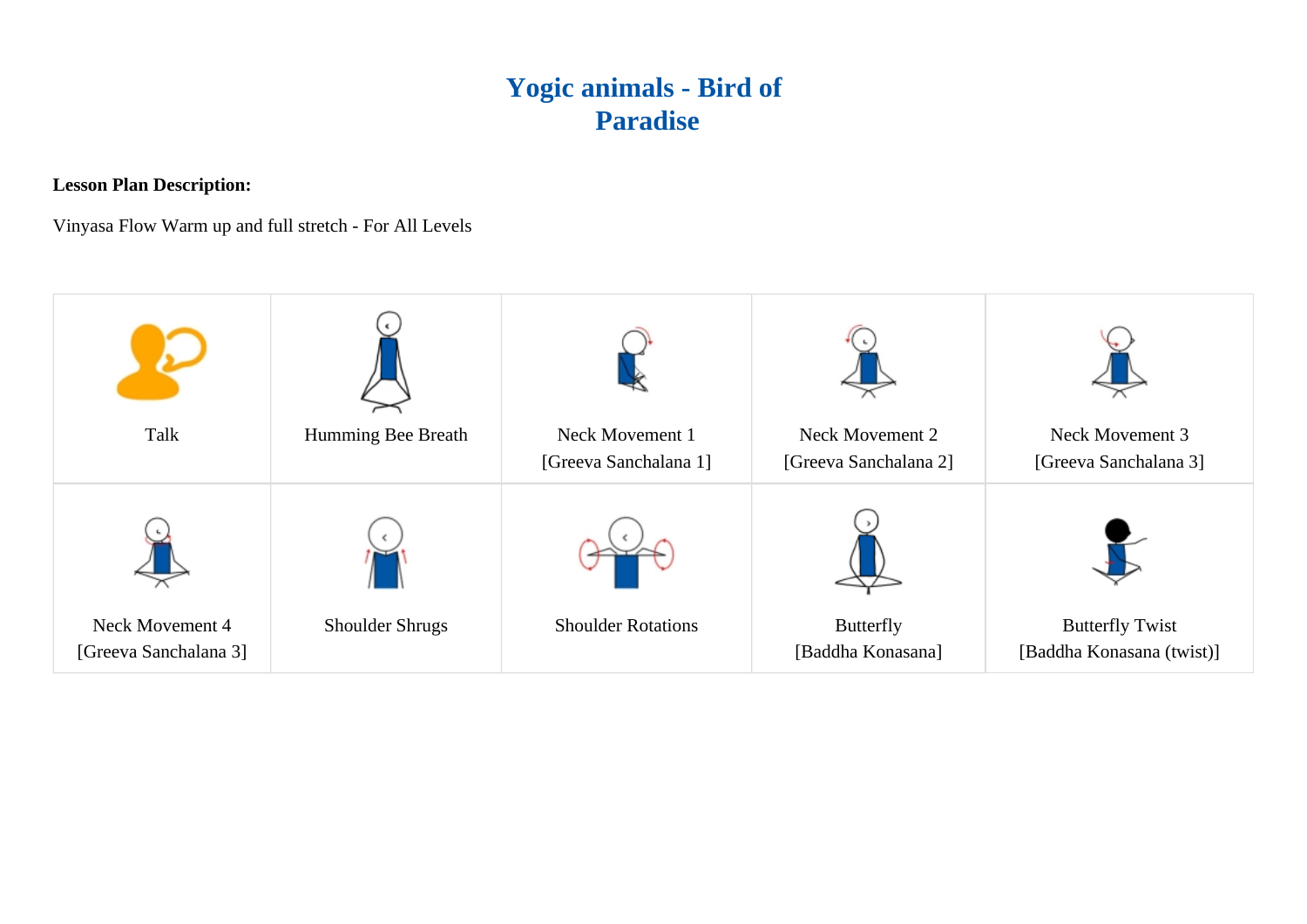| <b>Cat Cow</b><br>[Marjaryasana]<br>Vinyasa, hips to the<br>side | <b>Cat Cow</b><br>[Marjaryasana]<br>Vinyasa, hips to the side | Cat (Head to Knee)<br>[Marjaryasana]<br><b>Crunch to outer elbow</b> | Down Dog<br>[Adho Mukha Svanasana]             | Mountain<br>[Tadasana]                       |
|------------------------------------------------------------------|---------------------------------------------------------------|----------------------------------------------------------------------|------------------------------------------------|----------------------------------------------|
| Palm Tree 2<br>[Tadasana]                                        | <b>Standing Crescent</b><br>[Indudalasana]                    | Mountain<br>[Tadasana]                                               | <b>Standing Forward Bend 1</b><br>[Uttanasana] | Half Way Lift 2<br>[Ardha Uttanasana]        |
| Four Limbed Staff<br>[Chaturanga Dandasana]                      | Up Dog<br>[Urdhva Mukha Svanasana]                            | Down Dog<br>[Adho Mukha Svanasana]                                   | 4х<br><b>Repeat 4 Times</b>                    | Squat<br>[Malasana]<br>Dynamic one leg stand |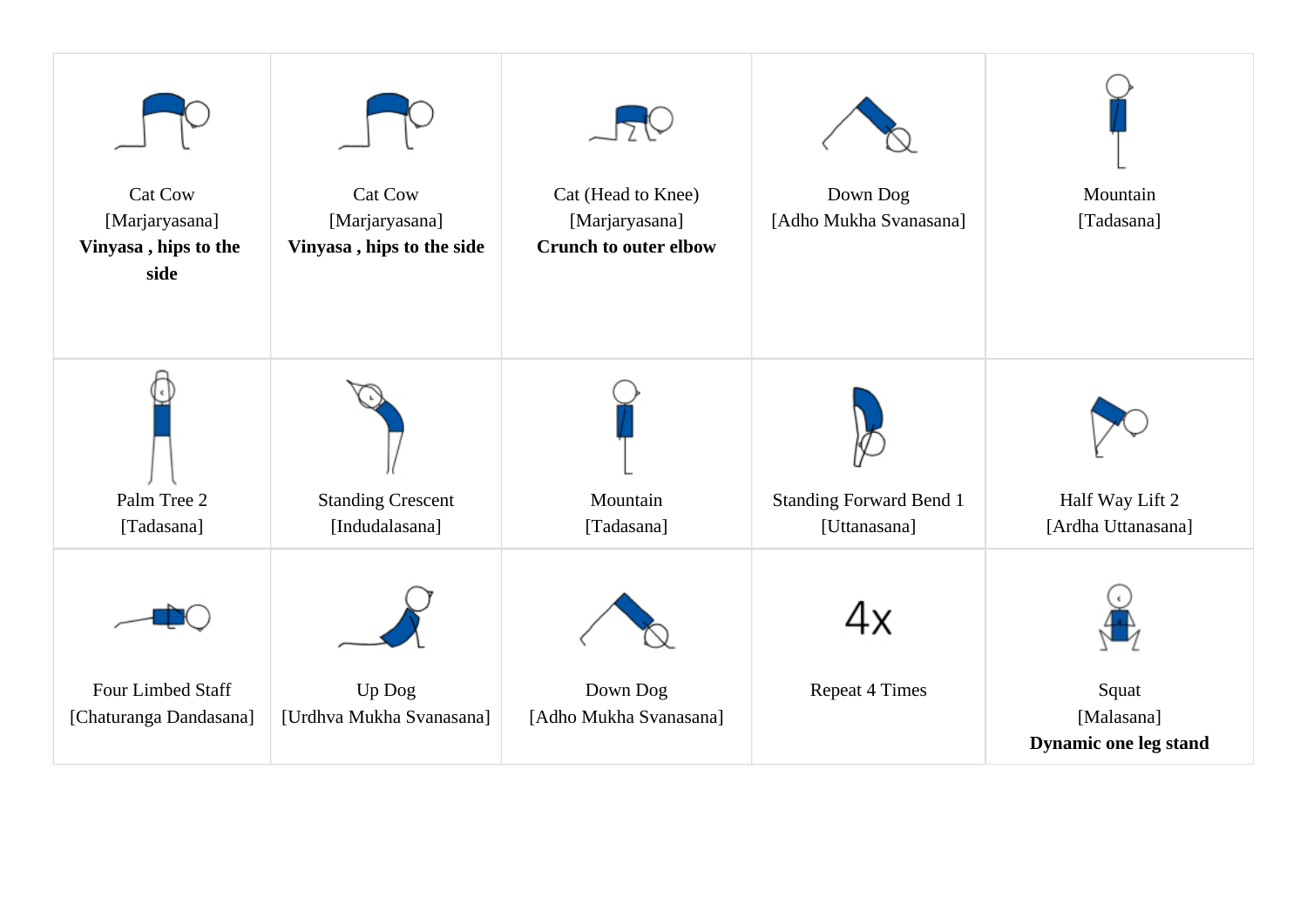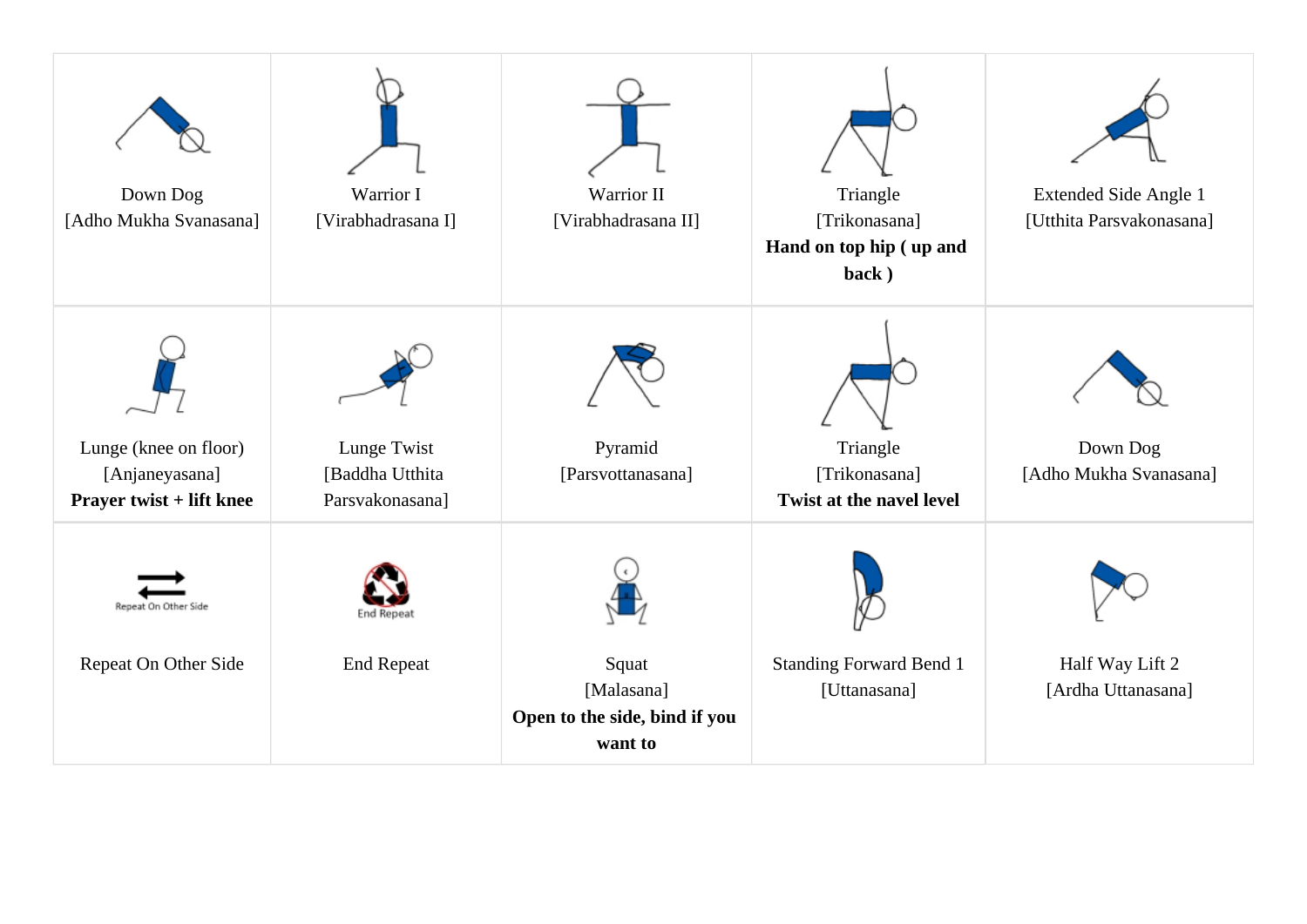| Plank<br>[Kumbhakasana]            | Cobra<br>[Bhujangasana] | Down Dog<br>[Adho Mukha Svanasana] | Extended Side Angle 1<br>[Utthita Parsvakonasana]                                        | <b>Bound Extended Side Angle</b><br>[Baddha Utthita<br>Parsvakonasana] |
|------------------------------------|-------------------------|------------------------------------|------------------------------------------------------------------------------------------|------------------------------------------------------------------------|
| Down Dog<br>[Adho Mukha Svanasana] | Repeat On Other Side    | End Repea<br><b>End Repeat</b>     | Down Dog<br>[Adho Mukha Svanasana]                                                       | <b>Standing Forward Bend 1</b><br>[Uttanasana]                         |
| Chair<br>[Utkatasana]              | Mountain<br>[Tadasana]  | Tree<br>[Vrksasana]                | <b>Extended Hand To Big Toe</b><br>$\overline{2}$<br>[Utthita Hasta<br>Padangustasana 2] | Repeat On Other Side<br>Repeat On Other Side                           |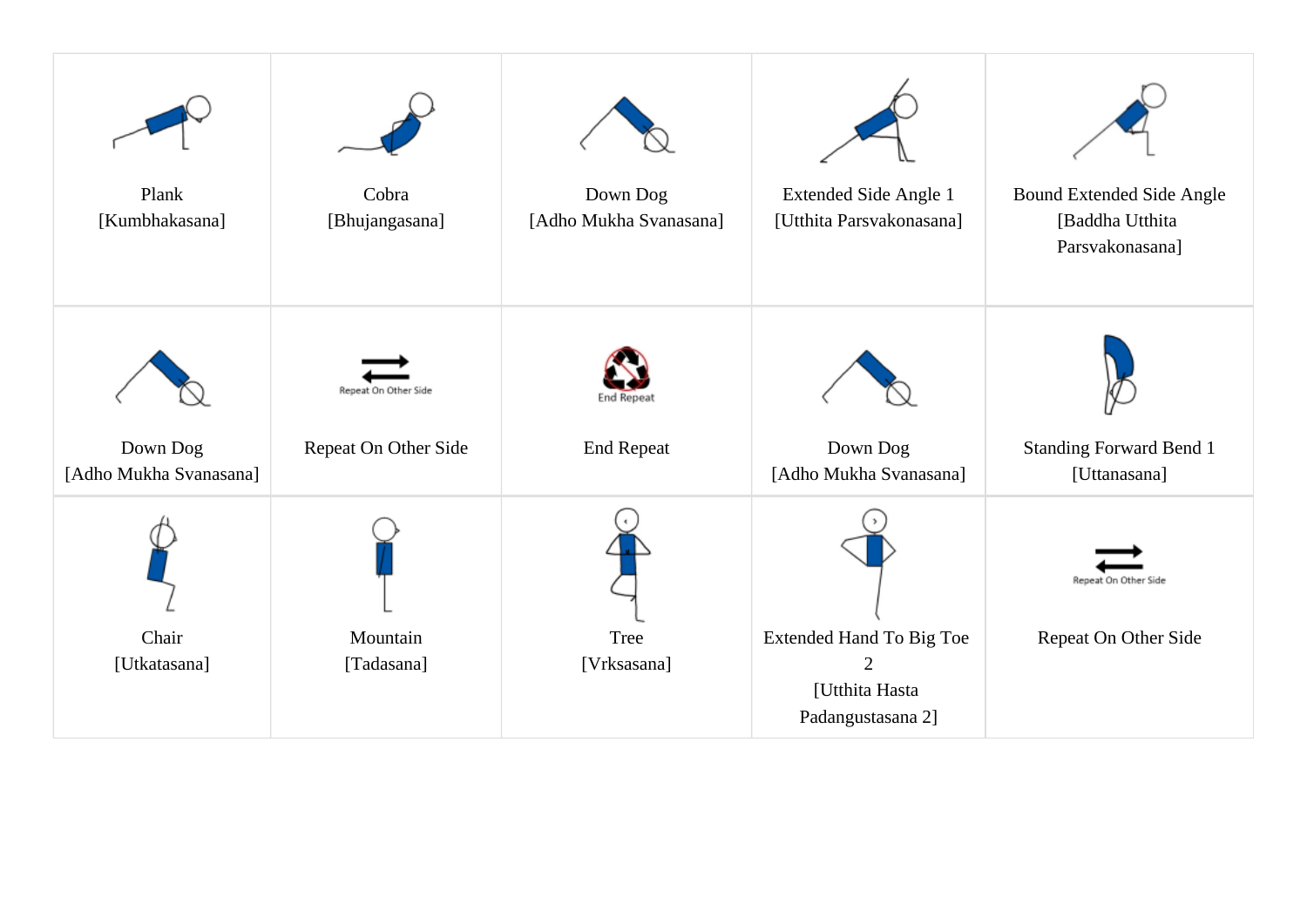| <b>Seated Twist 2</b>                                            |
|------------------------------------------------------------------|
| [Ardha Matsyendrasana]<br>Variation with bend to<br>straight leg |
| Repeat On Other<br>Repeat On Other Side                          |
|                                                                  |
|                                                                  |
| <b>Seated Forward Bend</b><br>[Paschimottanasana]                |
|                                                                  |